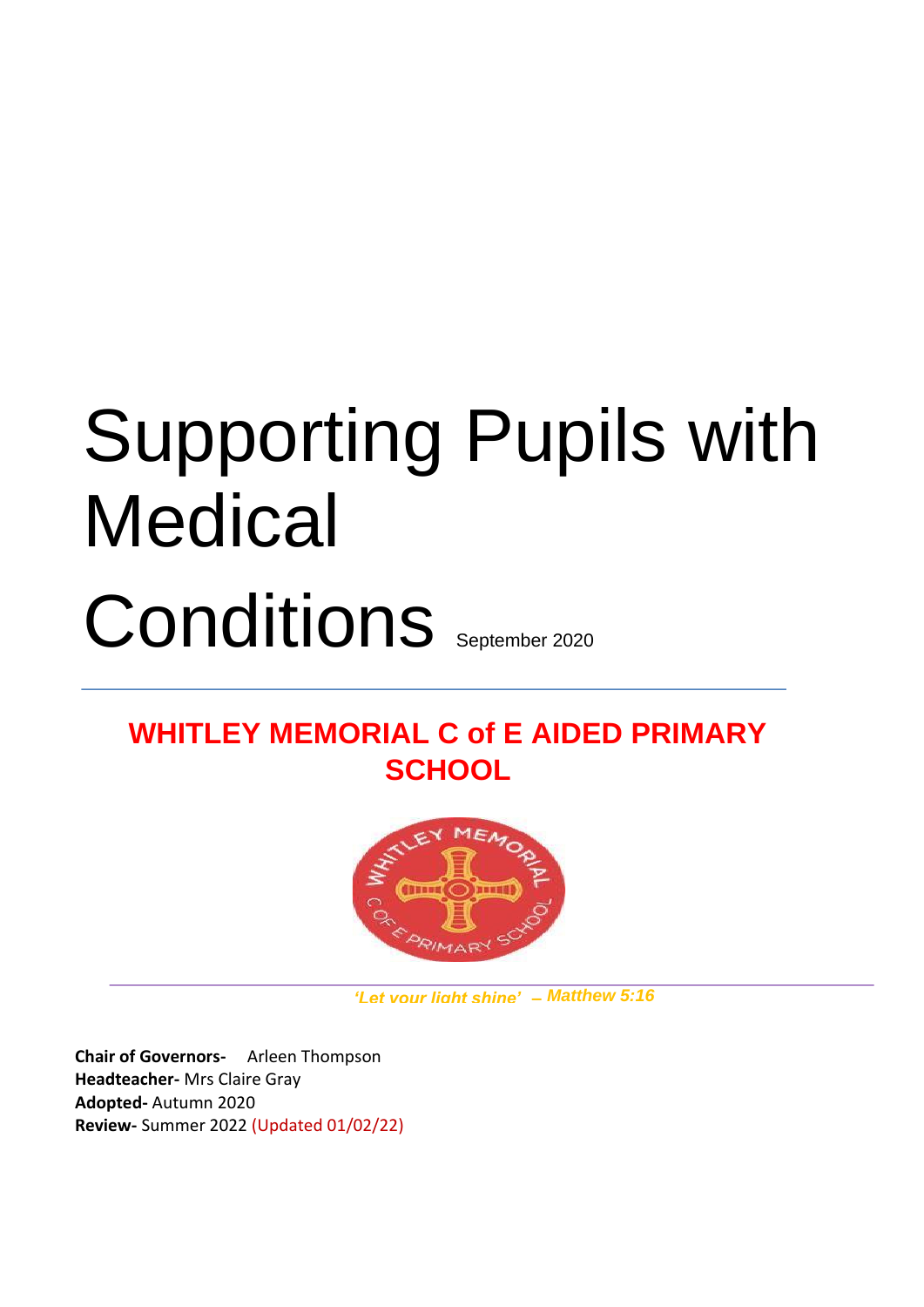# **Medical Conditions Policy**

#### **Whitley Memorial CE Aided Primary School**

Whitley Memorial CE Aided Primary School Medical Conditions Policy describes how the school will meet the needs of children and young people with long-term conditions including diabetes. Further information on managing diabetes in children can be found in Appendix 1.

Whitley Memorial is an inclusive school that supports and welcomes pupils with medical conditions. We provide children with medical conditions with the same opportunities and access to activities (both school based and out-of-school) as other pupils. No child will be denied admission or prevented from taking up a place in this school because arrangements for their medical condition have not been made.

\_\_\_\_\_\_\_\_\_\_\_\_\_\_\_\_\_\_\_\_\_\_\_\_\_\_\_\_\_\_\_\_\_\_\_\_\_\_\_\_\_\_\_\_\_\_\_\_\_\_\_\_\_\_\_\_\_\_\_\_\_\_\_\_\_\_\_\_\_\_\_\_\_\_\_\_\_\_\_\_\_

Whitley Memorial CE Aided Primary School will listen to the views of pupils and parents.

Pupils and parents should feel confident in the care we provide and that the level of that care meets their needs.

Staff understand the medical conditions of pupils at this school and that they may be serious, adversely affect a child's quality of life and impact on their ability to learn. All staff understand they have a duty of care to children and young people and know what to do in an emergency.

The whole school and local health community understand and support the Medical Conditions Policy.

Whitley Memorial CE Aided Primary School understands that all children with the same medical condition will not have the same needs.

As a school in England we will meet the duties in the Children and Families Act and the Equality Act relating to children with disability or medical conditions. We recognise these acts are anticipatory.

\*The term 'parent' implies any person or body with parental responsibility such as a foster parent, carer, guardian or local authority.

The Medical Conditions Policy is supported by a clear communication plan for staff, parents and others to make sure it's carried out fully.

Pupils, parents and relevant local healthcare staff are informed of and reminded about the Medical Conditions Policy through the school website.

All staff understand and are trained in what to do in an emergency for children with medical conditions at Whitley Memorial CE Aided Primary School

All school staff, including temporary or supply staff, are aware of the medical conditions at this school and understand their duty of care to pupils in an emergency.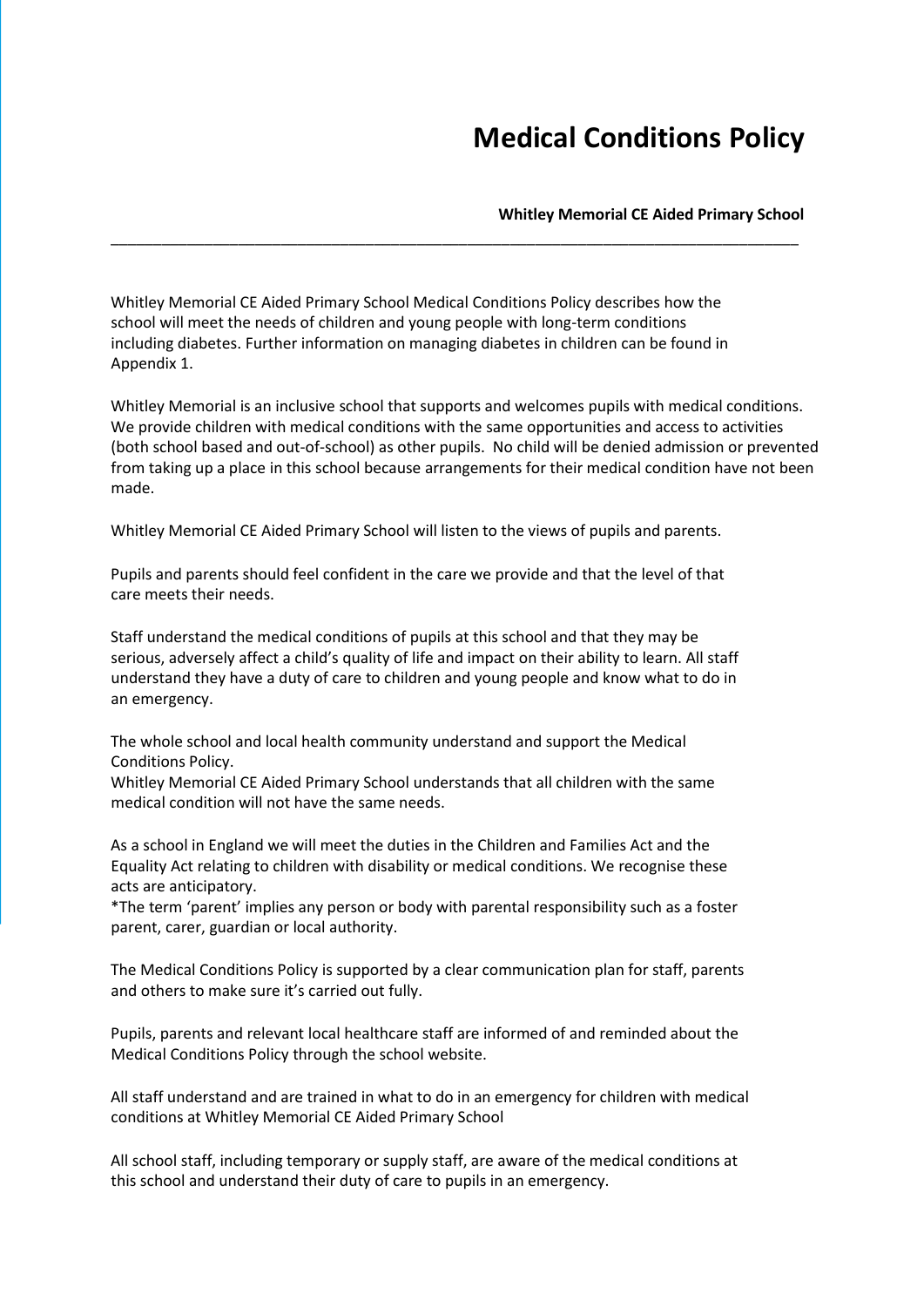All children with a medical condition at this school have an individual healthcare plan (IHCP), which explains what help they need in an emergency. This information is stored securely in a filing cabinet also records are kept on CPOMS and/or with the class teacher for pupils with diabetes.

The IHCP will accompany a pupil should they need to attend hospital. Parental permission will be sought and recorded in the IHCP for sharing it within emergency care settings.

All staff understand and are trained in the school's general emergency procedures.

If a pupil needs to attend hospital, a member of staff (preferably known to the pupil) will stay with them until a parent arrives, or accompany a child taken to hospital by ambulance. They will not take pupils to hospital in their own car.

Whitley Memorial CE Aided Primary School has clear guidance on providing care and support and administering medication at school and understands the importance of medication being taken and care received as detailed in the pupil's IHCP.

Whitley Memorial CE Aided Primary School will make sure that there are several members of staff who've been trained to administer the medication and meet the care needs of an individual child and will make sure there are enough staff trained to cover any absences, staff turnover and other circumstances. The Governing Body has made sure that there is the appropriate level of insurance and liability cover in place. This school will not give medication (prescription or non-prescription) to a child under 16 without a parent's written consent except in exceptional circumstances. Every effort will be made to encourage the pupil to involve their parent, while respecting their confidentiality.

When giving medication, for example pain relief, Whitley Memorial CE Aided Primary School will check the maximum dosage and when the previous dose was given. Parents will be informed. We will not give a pupil under 16 aspirin unless prescribed by a doctor.

When giving medication, with the exception of inhalers, two members of staff will be present and will sign the log as a record of the medication being given correctly, in line with the parental permission form.

If a medication is given incorrectly 9eg wrong medicine or wrong dosage), the parent will be informed immediately.

We will make sure that a trained member of staff is available to accompany a pupil with a medical condition on an off-site visit, including overnight stays.

Parents at this school understand that they should let the school know immediately if their child's needs change.

If a pupil misuses their medication, or anyone else's, their parent is informed as soon as possible and the school's disciplinary procedures are followed. We adhere to all guidance on the storage of medication and equipment at school.

Whitley Memorial CE Aided Primary School ensures that all staff understand what an emergency is for an individual child and makes sure that emergency medication or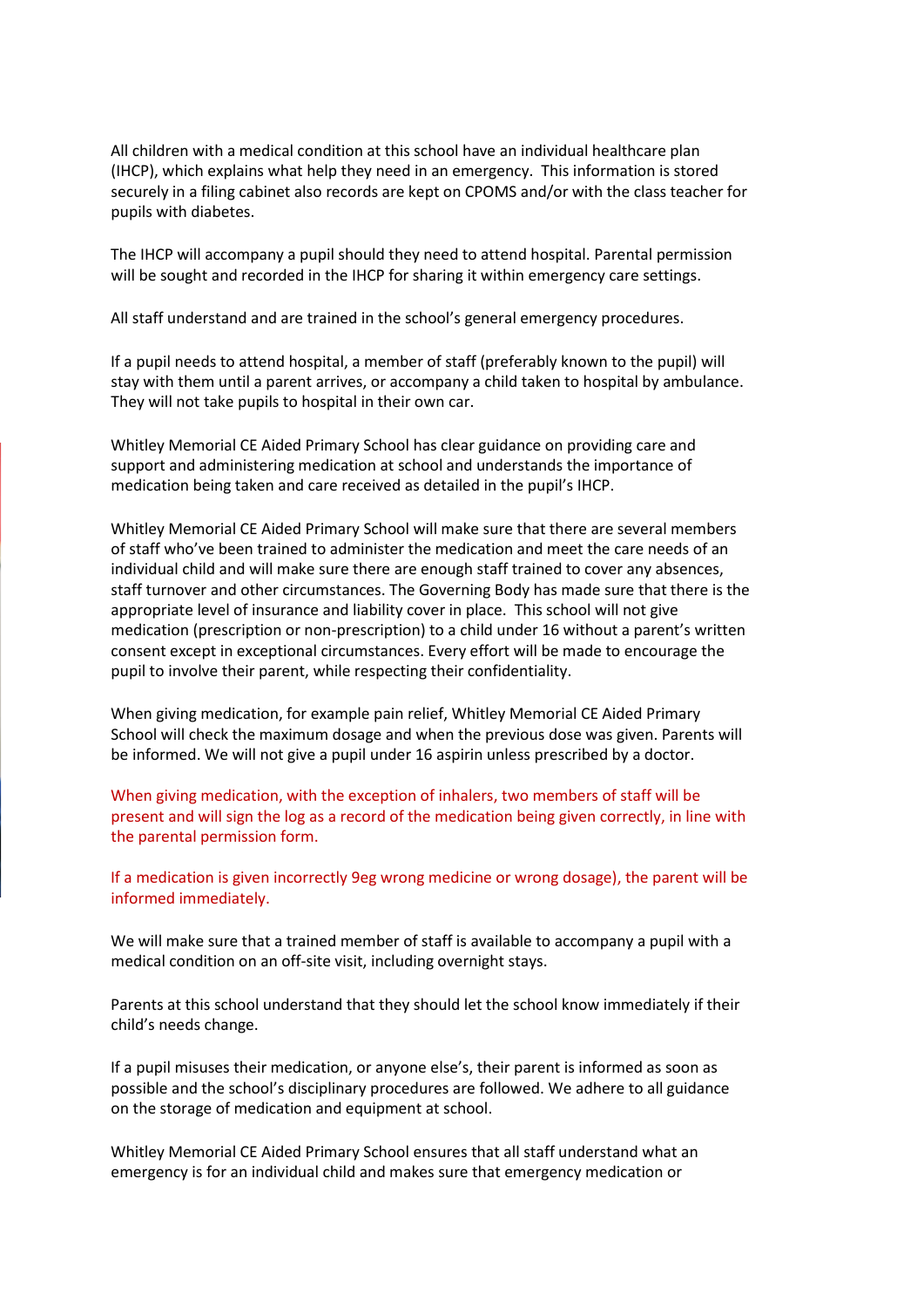equipment is easily available wherever the child is in the school or on off-site activities, and is locked away. Pupils may carry their emergency medication with them if they wish and if it's appropriate when off-site.

Pupils who take controlled drugs will be stored securely but accessible easily by staff. Only named staff should have access to them. Only specially trained staff can give a controlled drug to a pupil. We will make sure that all medication is stored safely, and that pupils with medical conditions know where it's stored and have immediate access to it at all times.

Whitley Memorial CE Aided Primary School will store medication that is in date and labelled in its original container where possible, in accordance with its instructions.

The exception to this is insulin, which must still be in date, but will generally be supplied in an insulin injector pen or a pump.

Parents are asked to collect all medications and equipment at the end of the school Year, and to provide new and in-date medication at the start of each Year unless needed sooner. This school disposes of needles and other sharps in line with local policies. Sharps boxes are kept securely at school and will accompany a child on off-site visits. They are collected and disposed of in line with local authority procedures.

Whitley Memorial CE Aided Primary School has clear guidance about record keeping. Parents at this school are asked if their child has any medical conditions on the admissions personal details form.

Whitley Memorial CE Aided Primary School uses an IHCP to record the support an individual pupil needs around their medical condition. The IHCP is developed with the pupil (where appropriate), parent, school staff, specialist nurse (where appropriate) and relevant healthcare services.

This school has a centralised register of IHCPs, and the School Care Needs coordinator Joanne Patterson has the responsibility for this register.

IHCPs are regularly reviewed, at least every year or whenever the pupil's needs change.

The pupil (where appropriate) parents, specialist nurse (where appropriate) and relevant healthcare services hold a copy of the IHCP. Other school staff are made aware of and have access to the IHCP for the pupils in their care.

Whitley Memorial CE Aided Primary School makes sure that the pupil's confidentiality is protected and seeks permission from parents before sharing any medical information with any other party.

Whitley Memorial CE Aided Primary School meets with the pupil (where appropriate), parent, specialist nurse (where appropriate) and relevant healthcare services prior to any overnight or extended day visit to discuss and make a plan for any extra care requirements that may be needed. This is recorded in the pupil's IHCP which accompanies them on the visit and school keeps an accurate record of all medication administered, including the dose, time, date and supervising staff.

Whitley Memorial CE Aided Primary School makes sure that all staff providing support to a pupil have received suitable training and ongoing support, to make sure that they have confidence to provide the necessary support and that they fulfil the requirements set out in the pupil's IHCP.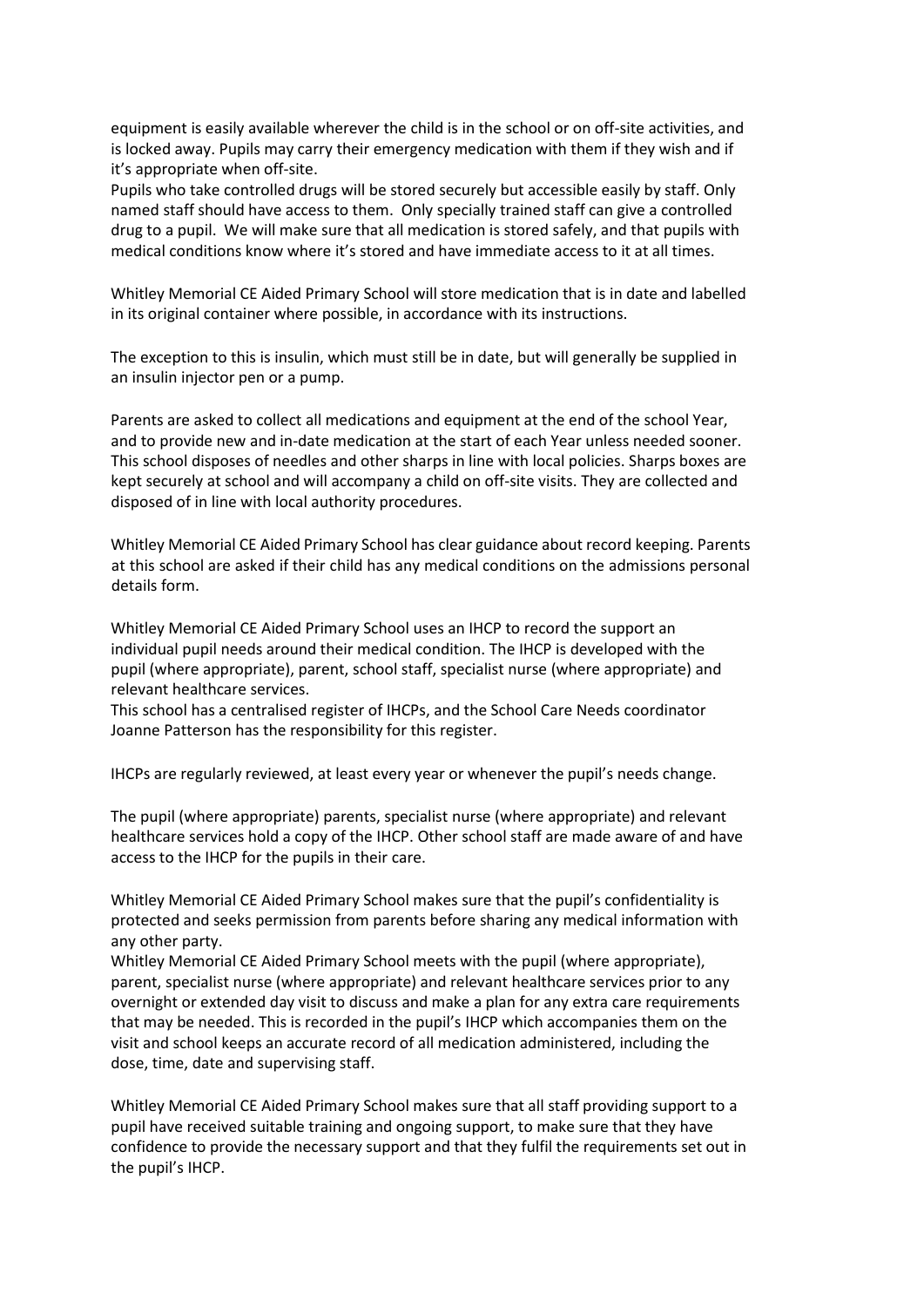This will be provided by the specialist nurse, school nurse or other suitably qualified healthcare professional or the parent. The specialist nurse, school nurse or other suitably qualified healthcare professional will confirm their competence and we keep an up-to-date record of all training undertaken and by whom.

Whitley Memorial CE Aided Primary School makes sure the whole school environment is welcoming and suitable to pupils with medical conditions. This includes the physical environment, as well as social, sporting and educational activities.

We are committed to providing a physical environment accessible to pupils with medical conditions and pupils are asked about what will help make the school accessible to them and are also committed to providing an accessible physical environment for out-of school activities.

Whitley Memorial CE Aided Primary School makes sure the needs of pupils with medical conditions are adequately considered so they can take part in structured and unstructured activities, extended school activities and residential visits.

All staff are aware of the potential social problems that pupils with medical conditions may experience and use this knowledge, alongside the school's Anti-Bullying Policy, to help prevent and deal with any problems. They use opportunities in lessons to raise awareness of medical conditions to help promote a positive environment.

We understand the importance of all pupils taking part in physical activity and that all relevant staff make appropriate adjustments to physical activity sessions to make sure they are accessible to all pupils. This includes out-of-school clubs and team sports. This school understands that all relevant staff are aware that pupils should not be forced to take part in activities if they are unwell. They should also be aware of pupils who have been advised to avoid/take special precautions during activity, and the potential triggers for a pupil's medical condition when exercising and how to minimise these.

Whitley Memorial CE Aided Primary School makes sure that pupils have the appropriate medication, equipment and food with them during physical activity and that pupils with medical conditions can participate fully in all aspects of the curriculum and enjoy the same opportunities at school as any other child, and that appropriate adjustments and extra support are provided.

All school staff understand that frequent absences, or symptoms, such as limited concentration and frequent tiredness, may be due to a pupil's medical condition. This school will not penalise pupils for their attendance if their absences relate to their medical condition.

We are aware of the common triggers that can make medical conditions worse or can bring on an emergency. The school is actively working towards reducing or eliminating these health and safety risks and has a written schedule of reducing specific triggers to support this. We are committed to identifying and reducing triggers both at school and on out of school visits.

School staff are provided with training and written information on medical conditions which includes avoiding or at least reducing exposure to common triggers. It has a list of the triggers for pupils with medical conditions at this school, has a plan to reduce potential triggers and is actively working towards reducing and trying to eliminate these health and safety risks.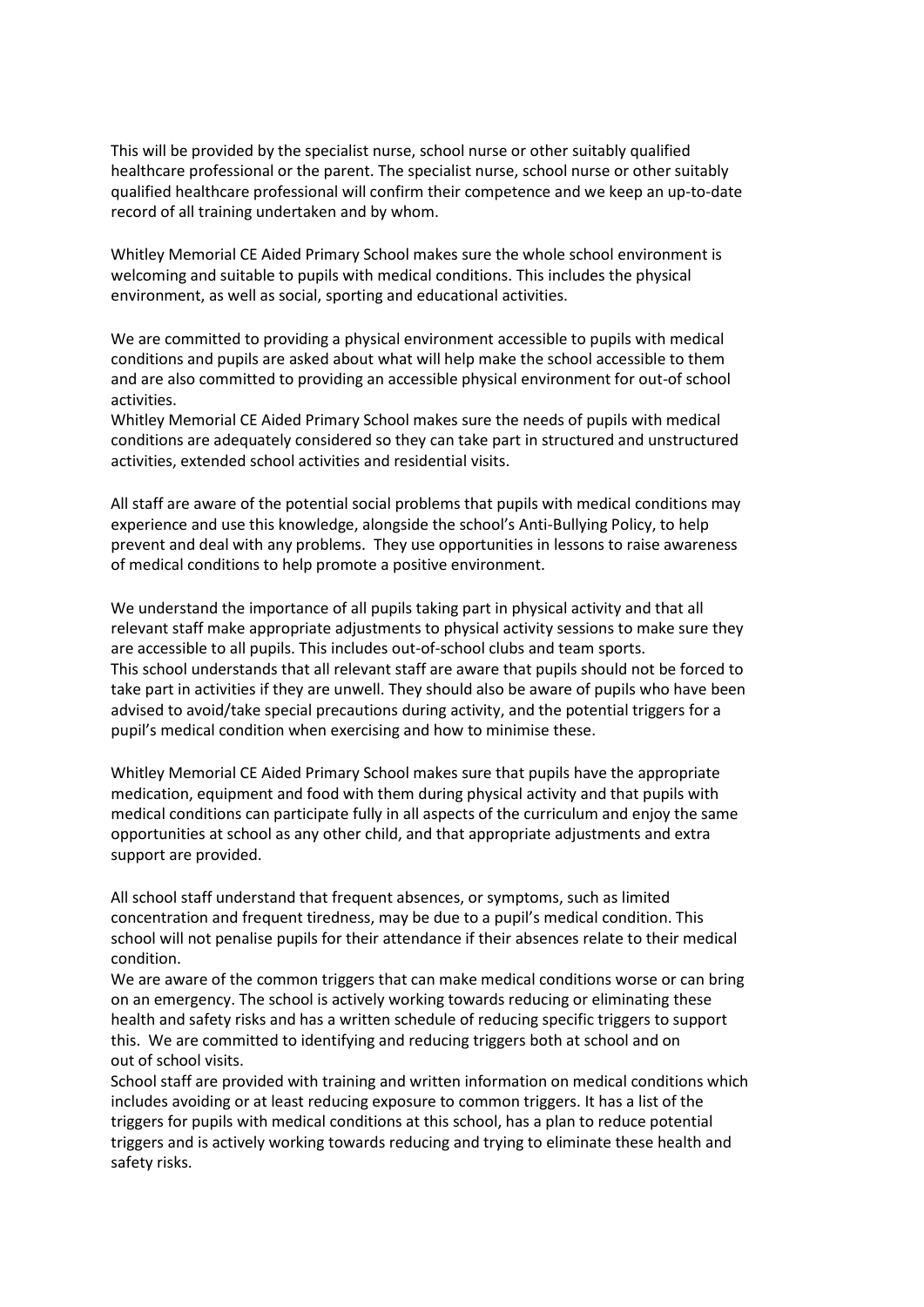The IHCP details an individual pupil's triggers and details how to make sure the pupil remains safe throughout the whole school day and on out-of-school activities. Risk assessments are carried out on all out-of-school activities, taking into account the needs of pupils with medical needs.

Whitley Memorial CE Aided Primary School reviews all medical emergencies and incidents to see how they could have been avoided, and changes school policy according to these reviews.

Each member of the school community knows their roles and responsibilities in maintaining and carrying out an effective Medical Conditions Policy. The Medical Conditions Policy is regularly reviewed, evaluated and updated.

Pupils can carry controlled drugs if they're able to look after them properly. If not, school will store them securely but accessibly. Only named staff should have access to them. Only specially trained staff can give a controlled drug to a pupil. We will make sure that all medication is stored safely, and that pupils with medical conditions know where it's stored and have immediate access to it at all times.

Whitley Memorial CE Aided Primary School will store medication that is in date and labelled in its original container where possible, in accordance with its instructions.

Whitley Memorial CE Aided Primary School has clear guidance about record keeping. Parents at this school are asked if their child has any medical conditions on the admissions personal details form.

Whitley Memorial CE Aided Primary School uses an IHCP to record the support an individual pupil needs around their medical condition. The IHCP is developed with the pupil (where appropriate), parent, school staff, specialist nurse (where appropriate) and relevant healthcare services.

This school has a centralised register of IHCPs, and the School Business Manager has the responsibility for this register.

IHCPs are regularly reviewed, at least every year or whenever the pupil's needs change.

The pupil (where appropriate) parents, specialist nurse (where appropriate) and relevant healthcare services hold a copy of the IHCP. Other school staff are made aware of and have access to the IHCP for the pupils in their care.

Whitley Memorial CE Aided Primary School makes sure that the pupil's confidentiality is protected and seeks permission from parents before sharing any medical information with any other party.

Whitley Memorial CE Aided Primary School meets with the pupil (where appropriate), parent, specialist nurse (where appropriate) and relevant healthcare services prior to any overnight or extended day visit to discuss and make a plan for any extra care requirements that may be needed. This is recorded in the pupil's IHCP which accompanies them on the visit and school keeps an accurate record of all medication administered, including the dose, time, date and supervising staff.

Whitley Memorial CE Aided Primary School ensure that all staff providing support to a pupil receive suitable training and ongoing support, to make sure that they have confidence to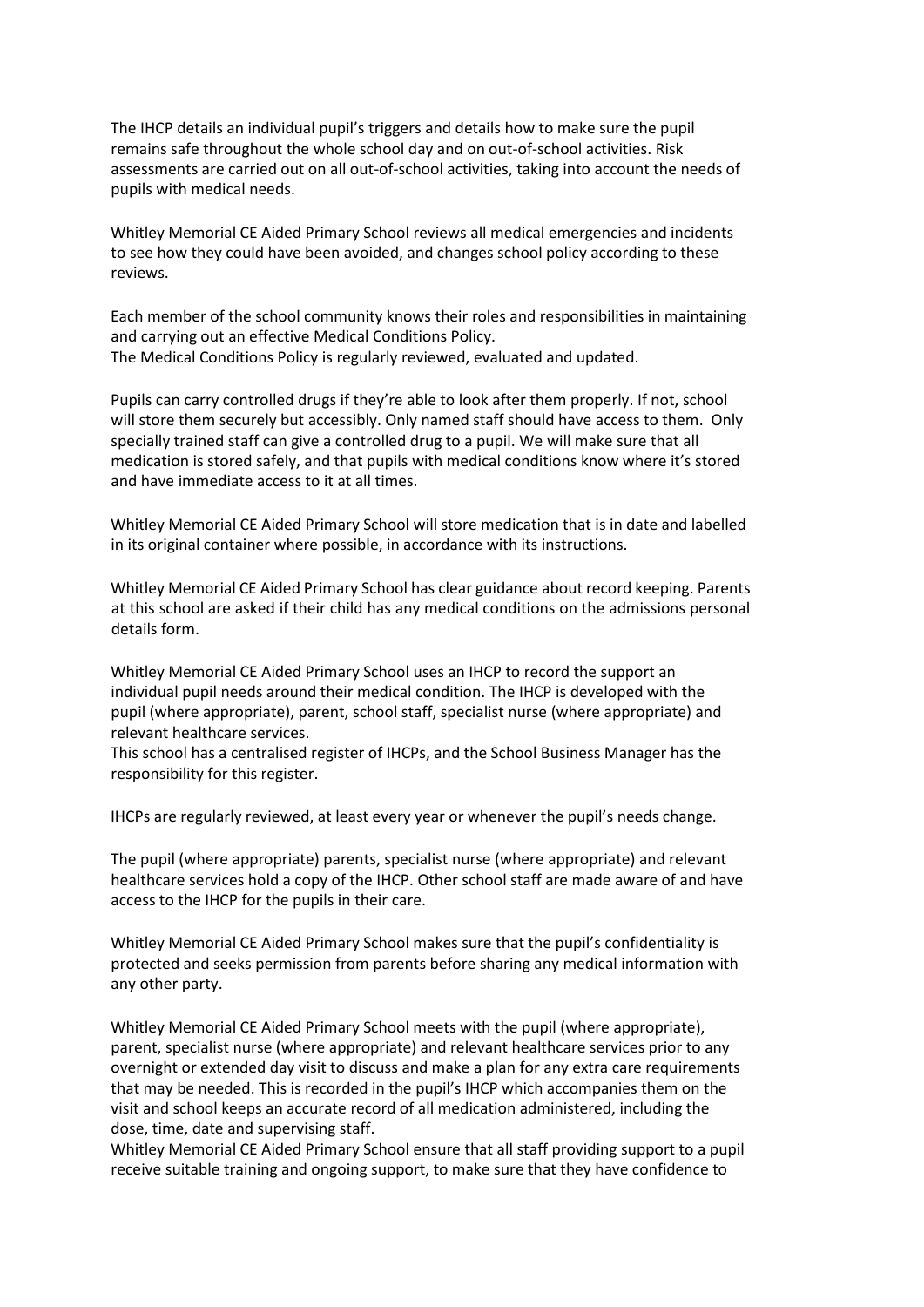provide the necessary support and that they fulfil the requirements set out in the pupil's IHCP.

This will be provided by the specialist nurse, school nurse or other suitably qualified healthcare professional or the parent. The specialist nurse, school nurse or other suitably qualified healthcare professional will confirm their competence and we keep an up-to-date record of all training undertaken and by whom.

Whitley Memorial CE Aided Primary School makes sure the whole school environment is welcoming and suitable to pupils with medical conditions. This includes the physical environment, as well as social, sporting and educational activities.

We are committed to providing a physical environment accessible to pupils with medical conditions and pupils are asked about what will help make the school accessible to them and are also committed to providing an accessible physical environment for out-of-school activities.

Whitley Memorial CE Aided Primary School makes sure the needs of pupils with medical conditions are adequately considered so they can take part in structured and unstructured activities, extended school activities and residential visits.

All staff should be aware of the potential social problems that pupils with medical conditions may experience and use this knowledge, alongside the school's Anti-Bullying Policy, to help prevent and deal with any problems. They use opportunities in lessons to raise awareness of medical conditions to help promote a positive environment.

We understand the importance of all pupils taking part in physical activity and that all relevant staff should make appropriate adjustments to physical activity sessions to make sure they are accessible to all pupils. This includes out-of-school clubs and team sports.

This school understands that all relevant staff are aware that pupils should not be forced to take part in activities if they are unwell. They should also be aware of pupils who have been advised to avoid/take special precautions during activity, and the potential triggers for a pupil's medical condition when exercising and how to minimise these.

Whitley Memorial CE Aided Primary School makes sure that pupils have the appropriate medication, equipment and food with them during physical activity and that pupils with medical conditions can participate fully in all aspects of the curriculum and enjoy the same opportunities at school as any other child, and that appropriate adjustments and extra support are provided.

All school staff should understand that frequent absences, or symptoms, such as limited concentration and frequent tiredness, may be due to a pupil's medical condition. This school will not penalise pupils for their attendance if their absences relate to their medical condition.

We are aware of the common triggers that can make medical conditions worse or can bring on an emergency. The school actively works towards reducing or eliminating these health and safety risks and has a written schedule of reducing specific triggers to support this. We are committed to identifying and reducing triggers both at school and on out-of-school visits.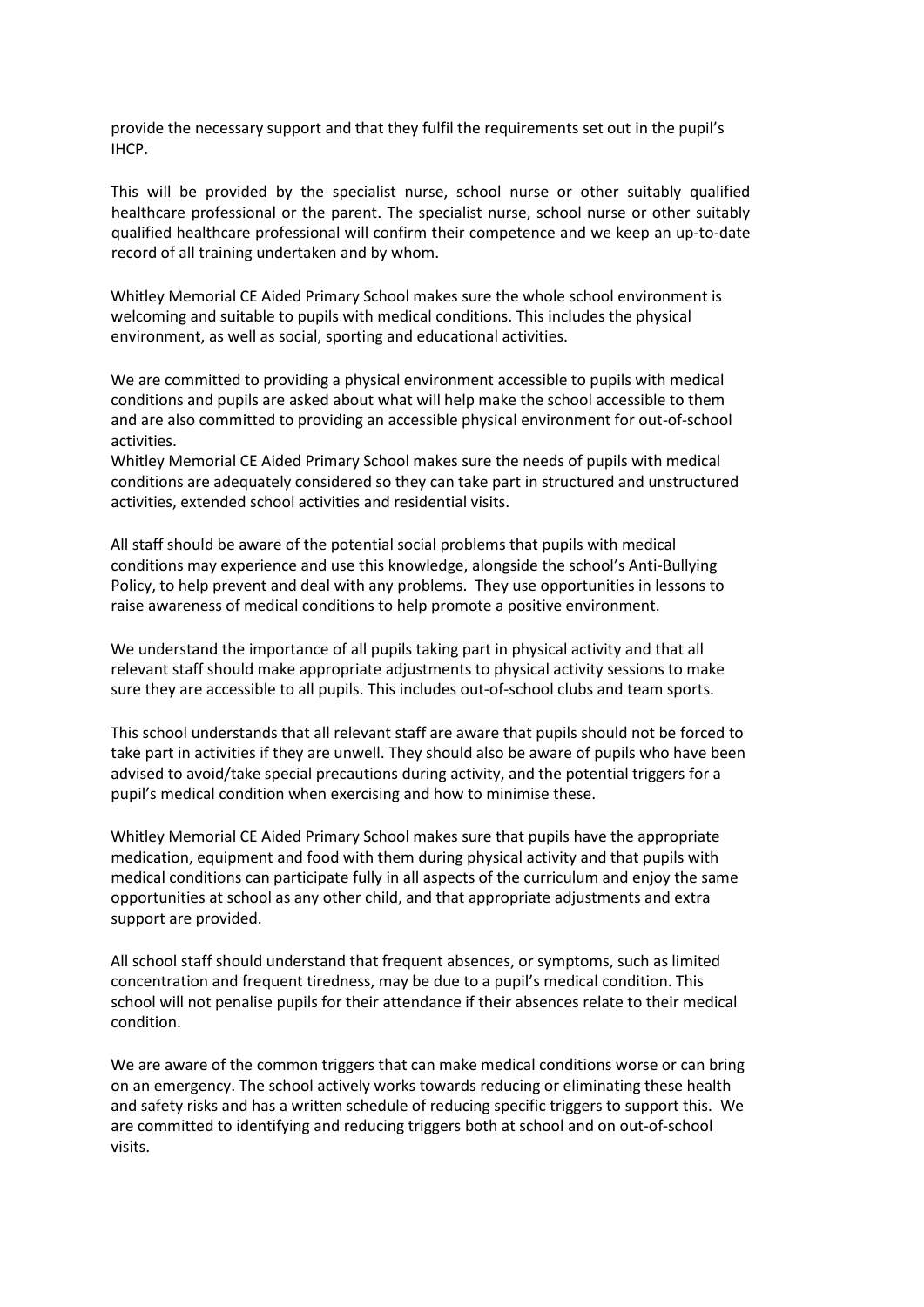School staff are given training and written information on medical conditions which includes avoiding or at least reducing exposure to common triggers. It has a list of the triggers for pupils with medical conditions at this school, has a plan to reduce potential triggers and is actively working towards reducing and trying to eliminate these health and safety risks. The IHCP details an individual pupil's triggers and details how to make sure the pupil remains safe throughout the whole school day and on out-of-school activities. Risk assessments are carried out on all out-of-school activities, taking into account the needs of pupils with medical needs.

Whitley Memorial CE Aided Primary School reviews all medical emergencies and incidents to see how they could be avoided, and changes school policy according to these reviews.

Each member of the school community knows their roles and responsibilities in maintaining and carrying out an effective Medical Conditions Policy.

| Completed by:<br>(Name and position) | Paula Townsend<br>SENCo, Acting Deputy Head |
|--------------------------------------|---------------------------------------------|
| Date completed:                      | September 2020                              |
| <b>Review date:</b>                  | 2022<br>Summer                              |

# **APPENDIX 1**

**The following information should be read in conjunction with the individual pupil's IHCP** 

**Managing diabetes in school is important to make sure a child with diabetes has the same education and experience at school. It's just as important to manage their diabetes at school as well as it is managed at home.** 

# **Testing a child's blood sugar**

Children with diabetes will need to check thei[r](https://www.diabetes.org.uk/guide-to-diabetes/managing-your-diabetes/testing) [blood sugar levels](https://www.diabetes.org.uk/guide-to-diabetes/managing-your-diabetes/testing) [re](https://www.diabetes.org.uk/guide-to-diabetes/managing-your-diabetes/testing)gularly throughout the day. Blood sugar tests tell you, and the child, exactly what their blood sugar levels are and what treatment they need to keep them in range of their target levels.

Blood sugar tests will usually need to be done before meals, if they're feeling unwell, before, after and during PE and any time you or they think they might be going too low or high.

The child's PDSN will give you advice on when to test a child's blood sugars and also how to do it properly and safely.

# **Insulin in school**

Diabetes is treated with [insulin,](https://www.diabetes.org.uk/guide-to-diabetes/managing-your-diabetes/treating-your-diabetes/insulin) this might be done through [injections](https://www.diabetes.org.uk/diabetes-the-basics/diabetes-treatments) [or](https://www.diabetes.org.uk/diabetes-the-basics/diabetes-treatments) a[n](https://www.diabetes.org.uk/guide-to-diabetes/managing-your-diabetes/treating-your-diabetes/insulin-pumps) [insulin pump.](https://www.diabetes.org.uk/guide-to-diabetes/managing-your-diabetes/treating-your-diabetes/insulin-pumps) **Injecting insulin at school** 

Children who inject insulin to treat their diabetes will use an insulin pen. There are two types of insulin pen: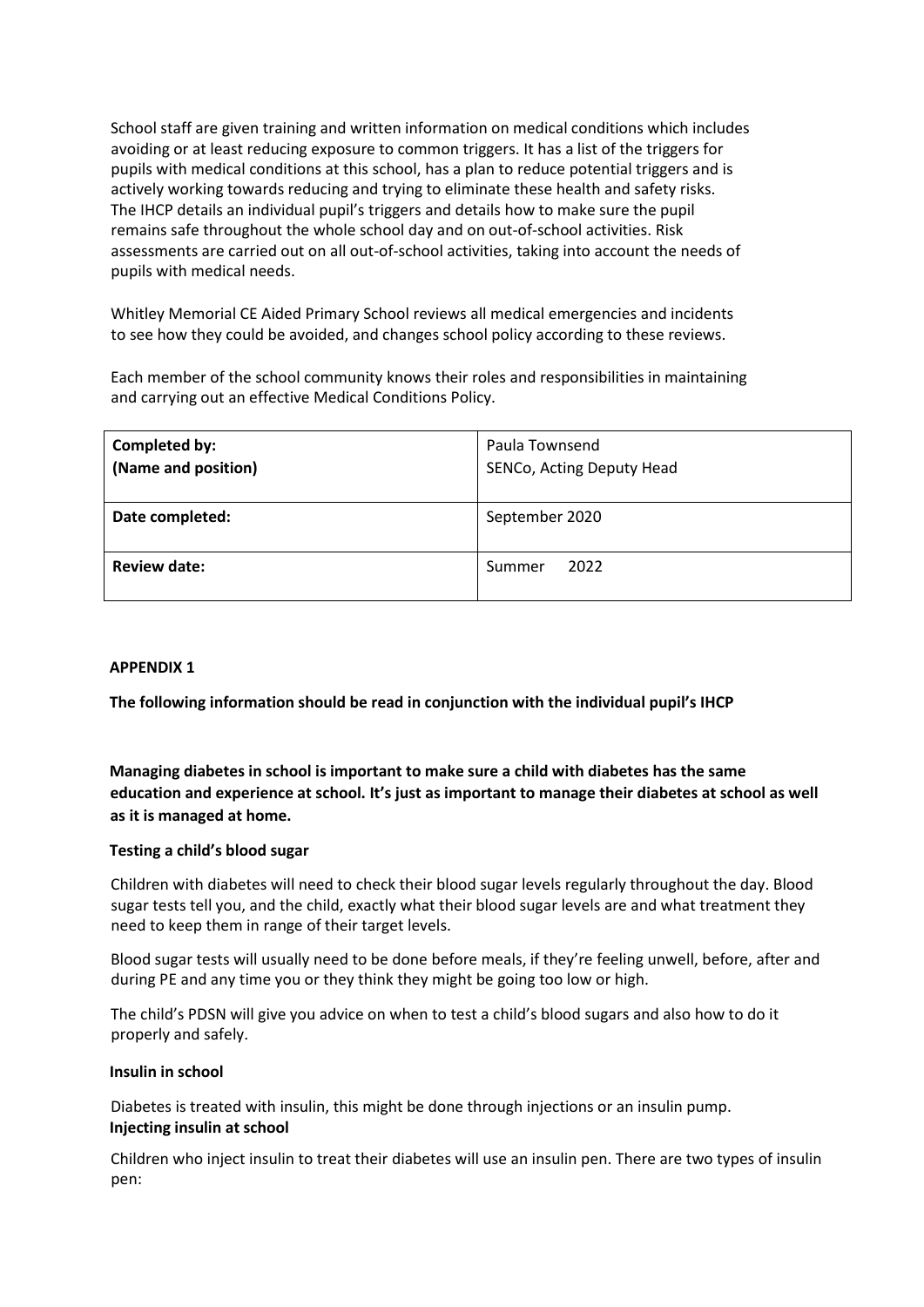- disposable which comes pre-filled and is thrown away when empty
- reusable which have a replaceable cartridge of insulin. Using cold insulin can make the injection more painful, so the insulin a child is currently using should be stored at room temperature. Spare insulin should be stored in the fridge, although extreme temperatures stop insulin from working so it should never be put in a freezer or near a heat source.

When you take space insulin out of the fridge, it can last for a month before you should dispose of it.

The amount of insulin a child needs to keep at school will depend on how much insulin they are prescribed.

Some children might want a private area where they can take their injections if this is the case this should be allowed and should never be a toilet. Others children might be happy to inject in public which should also be allowed. Children might need help with injecting, especially if they're younger or newly diagnosed.

#### **Insulin pumps at school**

[Insulin pumps](https://www.diabetes.org.uk/guide-to-diabetes/managing-your-diabetes/treating-your-diabetes/insulin-pumps) [ar](https://www.diabetes.org.uk/guide-to-diabetes/managing-your-diabetes/treating-your-diabetes/insulin-pumps)e small devices that give someone a small, varying amount of insulin all the time. This is pre-set to meet the needs of each child individually and is done by their PDSN. This dose of insulin is called background insulin.

As well as the background dose of insulin that is continuously delivered by the pump, children who use an insulin pump will need to give extra insulin through the pump when they eat or if their blood sugar levels are high. This is done by pressing a combination of buttons which some children might need help with.

Their PDSN will train school staff on how to give insulin through the pump and how to look after the pump at school.

#### **Hypos and Hypers**

People with diabetes can cause high and low blood sugar levels which are known as hypos and hypers.

It's important to remember that both hypos and hypers can affect a child's behaviour. If a child is behaving out of character, it's always worth checking their blood sugar levels.

#### **Hypos**

Hypos are when a child's blood sugar levels go really too low, it's really important that you treat a hypo as quickly as possible.

Hypos are usually treated with something sugary to eat and drink. These amounts will be different depending on how serious the hypo is and how old the child is too. During your training with their PDSN, the diabetes nurse will go through how to treat a hypo and what causes them.

Some children know when they're having a hypo and can treat it themselves, but some children won't be able to and will need your help.

All school staff should know the signs of a hypo in each individual child and what to do if they're having one.

# **Hypers**

Hyperglycaemia happens when a child's blood sugar goes too high.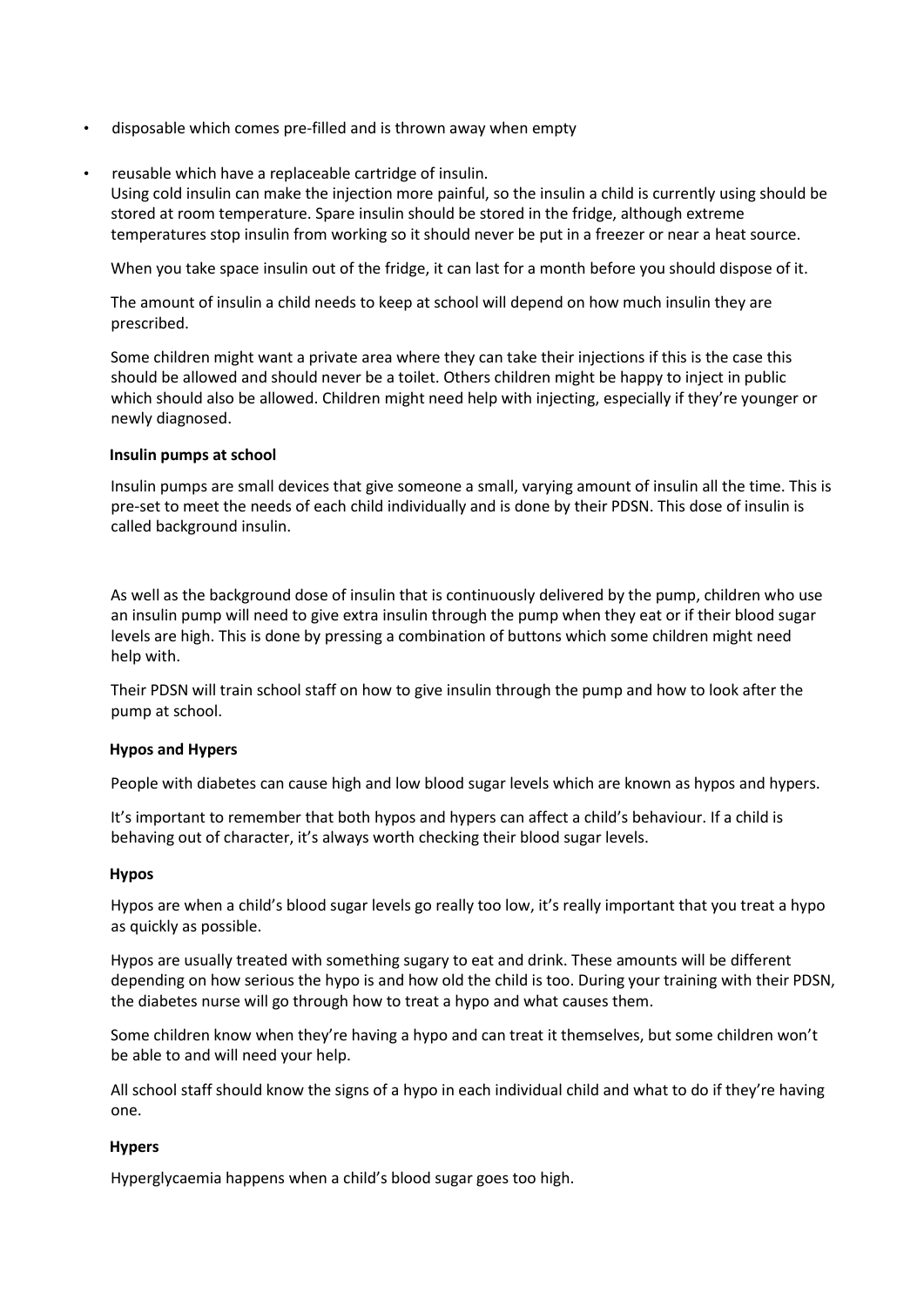This might be because they've missed an insulin dose, not taken enough insulin, of stress, sugary or starchy food and sometimes there isn't an obvious cause.

Symptoms of a hyper can be the child being really thirst, needing the toilet a lot, feeling sick, blurred vision and having a tummy ache. If any of these symptoms happen, test their blood sugar and treat the hyper with insulin.

The child's PDSN will tell you how to treat a hyper and when it should also be written on their IHCP.

# **Eating at school**

There is no special diet for children with diabetes, they should follow the same healthy balanced diet recommended for every child.

Children with diabetes can enjoy foods such as sweets and chocolate just like other children in moderation, so they shouldn't be excluded from class treats unless advised by their parent or PDSN.

All children will match their insulin exactly to the amount of carbohydrate in the food they're about to eat. This is called 'carbohydrate (or carb) counting'.

Children might need help with carb counting, especially if they're younger or newly diagnosed. Their parents and PDSN will discuss the support they need, explain exactly how it works, and give you all the information you need to carb count. Please note a book entitled "Carbs and Cals" is kept in the Key Stage cupboard where the child is within the school so that it is easily accessible.

# **Physical activity**

The majority of children with diabetes should be able to enjoy all kinds of physical activity, and diabetes shouldn't stop them from taking part or being selected to represent school and other teams.

Children will need to plan for physical activity because all forms of exercise (such as swimming, football, running and athletics) use up glucose. This can mean that their blood sugar levels fall too low and they'll have a hypo.

On the other hand, if their blood glucose is high before getting active, physical activity may make it rise even higher.

The way a child prepares for an activity will vary depending on:

- when they last injected their insulin
- the type of physical activity they'll be doing
- how long they're being active for
- when they last ate
- their blood glucose level.

Because of this, they might need to have an extra snack before, during and after physical activity, alter their insulin dose and check their blood glucose more regularly.